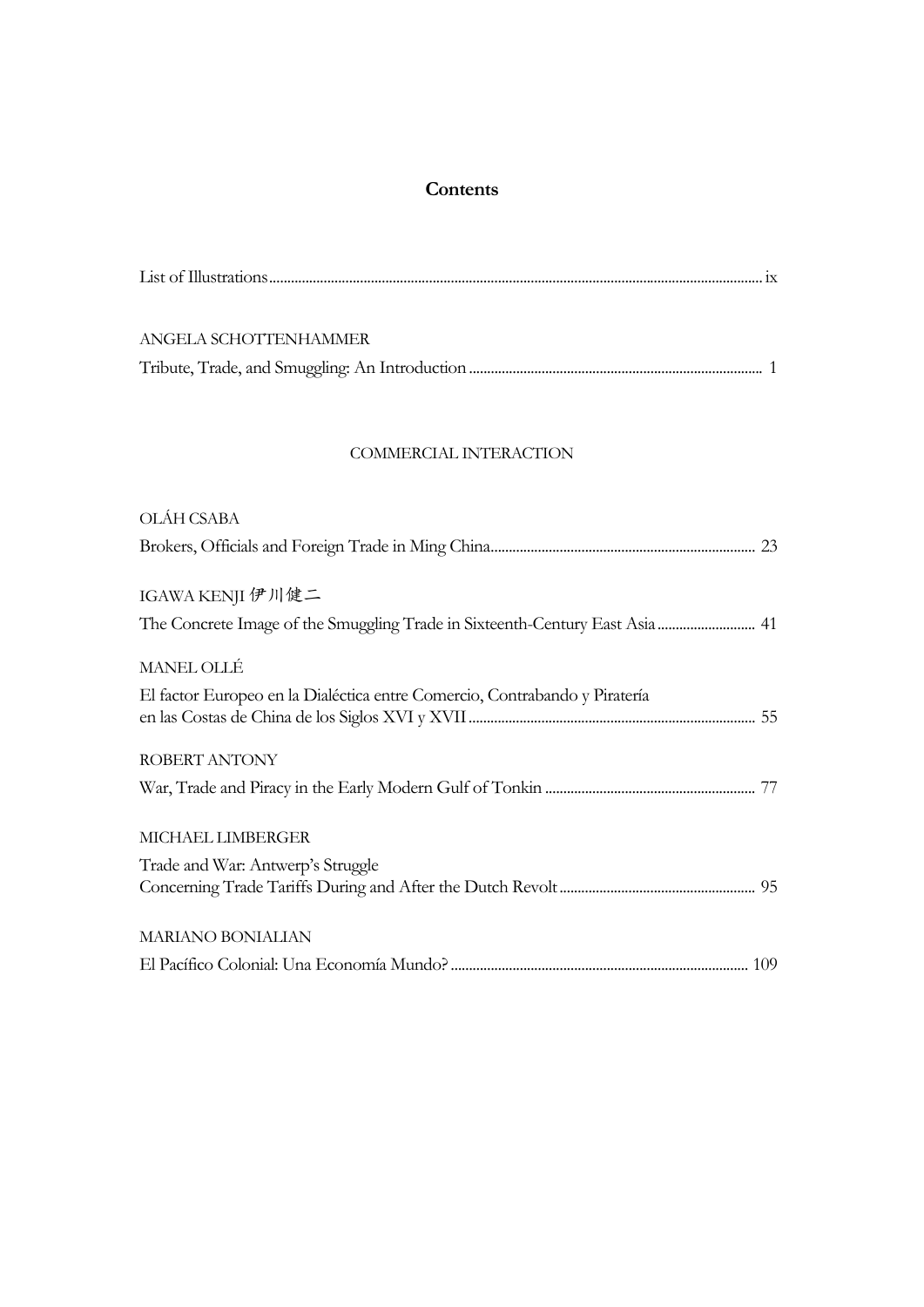## vi Contents

### SCIENTIFIC INTERACTION

| PAUL D. BUELL                                                              |  |
|----------------------------------------------------------------------------|--|
| The Early Indian Ocean Trade in Medicinals:                                |  |
|                                                                            |  |
| ANA VALENZUELA                                                             |  |
| East Asian Stills:                                                         |  |
|                                                                            |  |
| <b>MATHIEU TORCK</b>                                                       |  |
| The Transfer of Medical Knowledge between China and Japan:                 |  |
|                                                                            |  |
| ANGELA SCHOTTENHAMMER                                                      |  |
| Exchange of Medicinal Knowledge and Specialists in Early Modern East Asia: |  |
|                                                                            |  |
| <b>BARBARA SEYOCK</b>                                                      |  |
|                                                                            |  |
|                                                                            |  |

### HUMAN INTERACTION

| 229 |
|-----|
|     |
|     |
|     |
|     |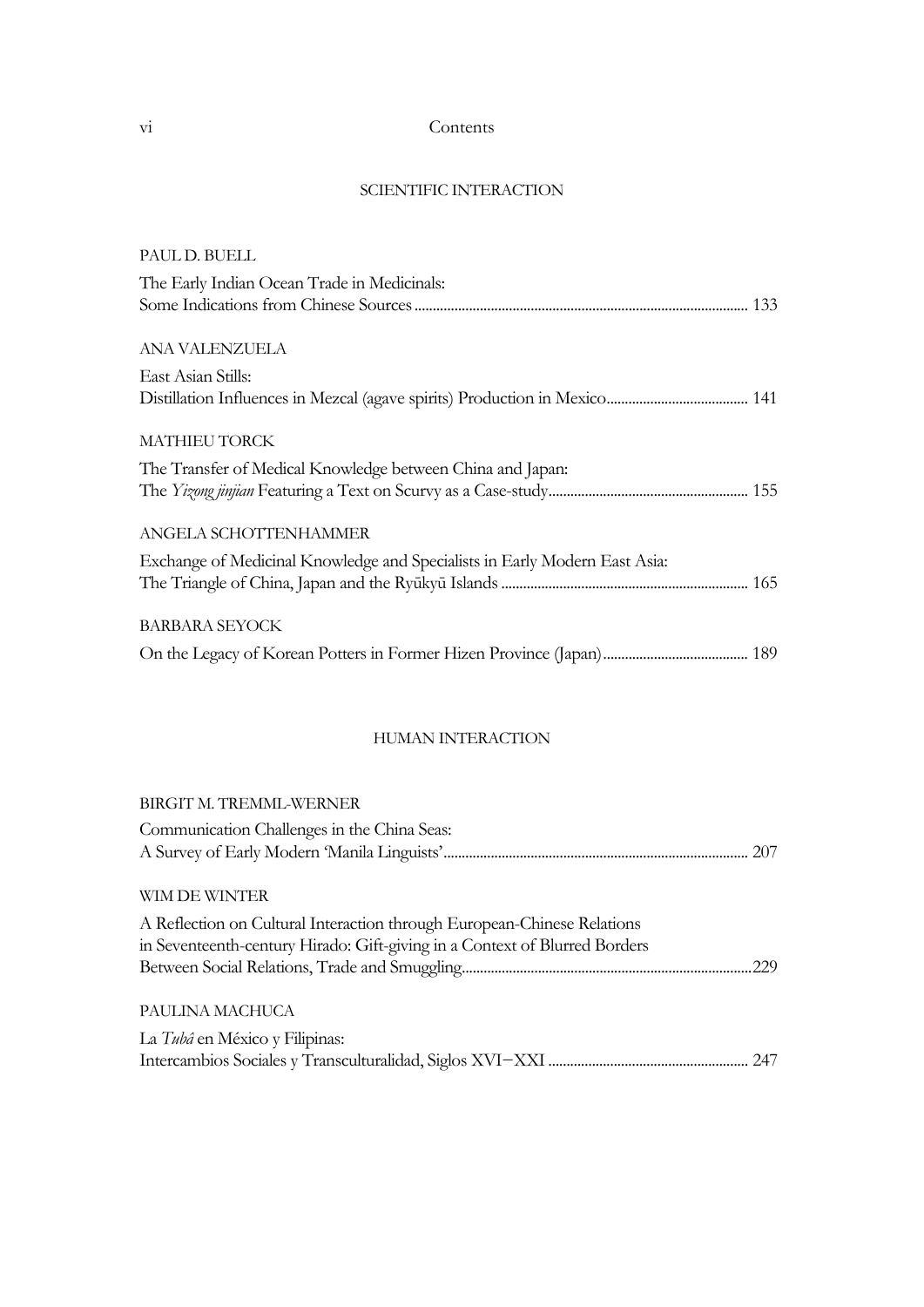| MELBA FALCK REYES, HÉCTOR PALACIOS                                                                                                                    |     |
|-------------------------------------------------------------------------------------------------------------------------------------------------------|-----|
|                                                                                                                                                       | 269 |
| <b>TORSTEN FEYS</b>                                                                                                                                   |     |
| The Smuggling of 'Contraband Chinese' and the other 'Chinese' from Europe:<br>Comparing Trans-Pacific with Trans-Atlantic Illegal Migration to the US |     |
|                                                                                                                                                       | 291 |
|                                                                                                                                                       |     |
| <b>BIBLIOGRAPHY</b>                                                                                                                                   | 321 |
|                                                                                                                                                       |     |
| <b>INDEX</b>                                                                                                                                          |     |
|                                                                                                                                                       | 355 |

Contents vii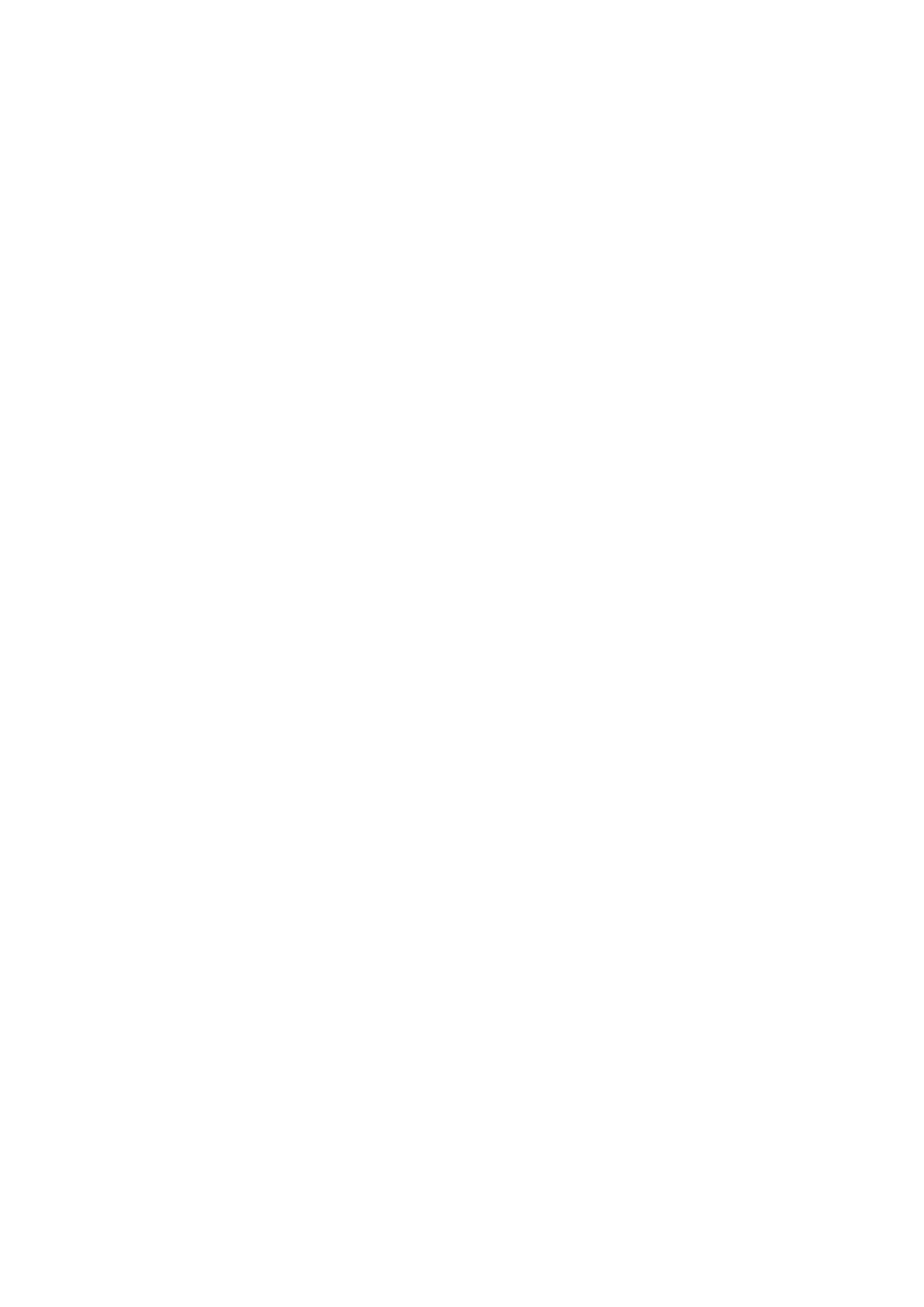## LIST OF MAPS, ILLUSTRATIONS AND TABLES

### IGAWA KENJI

| Map 1, 42:    | China, Ryūkyū, and the Philippines                                                    |
|---------------|---------------------------------------------------------------------------------------|
|               | Table 1, 45-46: Foreign ships in Japan during the first half of the sixteenth century |
| Мар 2, 47:    | apan                                                                                  |
| Figure 1, 49: | Uryū port                                                                             |

### ROBERT ANTONY

| Figure 1, 86: | <b>Qing Dynasty Map Showing Markets in Southwestern Guangdong</b>           |
|---------------|-----------------------------------------------------------------------------|
| Figure 2, 89: | Late 18th Century Map of Pirate Islands on the Sino-Vietnamese Sea Frontier |
| Figure 3, 92: | Sanctioned and Clandestine Trade                                            |

#### MICHAEL LIMBERGER

| Мар 1, 106:    | The Scheldt between Vlissingen and Antwerp, W.C. van Baarsel 1832, The Hague<br>National Library. |
|----------------|---------------------------------------------------------------------------------------------------|
| Figure 1, 107: | The Siege of Antwerp 1584–1585 (Jan Luyken, 1679).                                                |
| Figure 2, 108: | The Canals connecting Antwerp with Oostende (G. Bodenehr, 1720).                                  |

### MARIANO BONIALIAN

Figure 1, 116: Cartografía del *Mar del Sur* del holandés Frederick de Wit (1630–1706) en donde se pueden reconocer todos los vértices de la economía mundo del Pacífico. Fecha: 1650.

### ANA VALENZUELA

| Figure 1, 143: | A Capacha Proto-still with a Mongolian Arrangement and two East Asian Stills,<br>along with one deriving from India. These are respectively Mongolian, Chinese and<br>Gandharan. |
|----------------|----------------------------------------------------------------------------------------------------------------------------------------------------------------------------------|
| Figure 2, 146: | Rice Spirit Still of Chinese Type used in Salawan, Laos (left), spoon receptor and<br>tube (right) (Courtesy Florence Stiegler, 2009).                                           |
| Figure 3, 147: | Gandharan Type Still Used in the Congo (courtesy Celine Termote 2009).                                                                                                           |
| Figure 4, 151: | Chinese-Type Still, Wooden Boiler (left) at Zapotitlan de Vadillo and Clay Pot in<br>Mezcal "Barranca" Jalisco, Mexico.                                                          |
| Figure 4, 152: | Chinese-Type Still, Wooden Boiler (left) at Zapotitlan de Vadillo and Clay Pot<br>Ar(right) with Agave leaf tubes                                                                |
| Table 1, 149:  | The better known ferments of Agave species and spints from México                                                                                                                |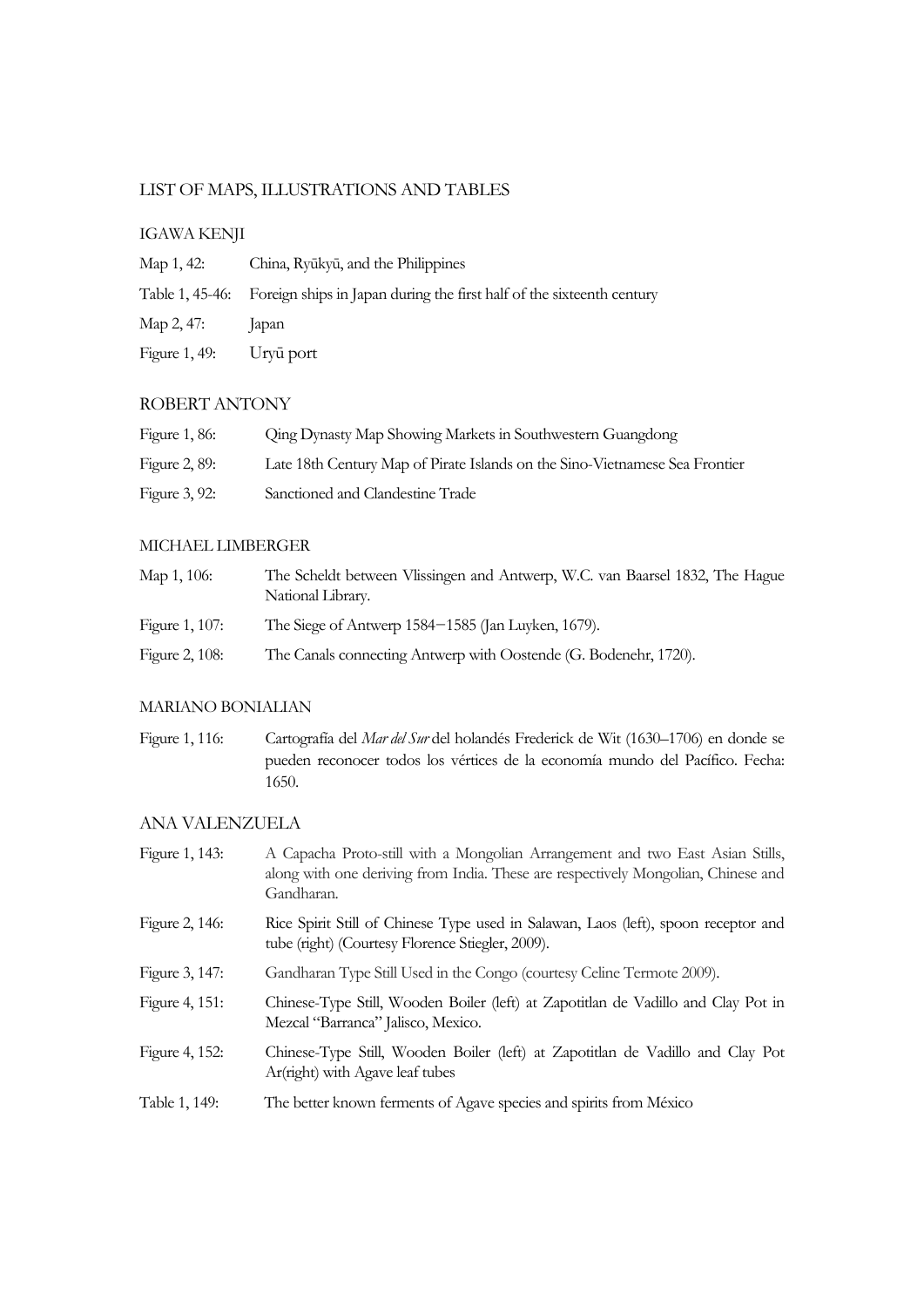## x List of Illustrations

Table 2, 150: East Asian-type Stills from Mexico Used for Mezcal

## ANGELA SCHOTTENHAMMER

| Figure 1, 181: | Cover of the Kagoshima Library edition of the Shitsumon honzo 質問本草<br>(Shitsumon honzo 質問本草 by Wu Jizhi [Go Keishi] 吴繼志, transl. by Harada<br>Nobuo 原田禹雄, annot. by Takatsu Takashi 高津孝. (Okinawa: Gajumaru<br>Books, 2002), photo 1). |
|----------------|----------------------------------------------------------------------------------------------------------------------------------------------------------------------------------------------------------------------------------------|
| Figure 2, 182: | List of Chinese specialists interrogated to give advice on Ryūkyūan <i>materia medica</i><br>(Shitsumon honzo, 2002, 23).                                                                                                              |
| Figure 3, 183: | List of Chinese specialists interrogated to give advice on Ryūkyūan <i>materia medica</i><br>(Shitsumon honzo, 2002, 24).                                                                                                              |
| Figure 4, 184: | List of Chinese specialists interrogated to give advice on Ryūkyūan materia medica<br>(Shitsumon honzo, 2002, 25).                                                                                                                     |
| Figure 5, 185: | Polygonatum root [Polygonati Huangjing Rhizoma] (huangjing 黄精) (Shitsumon honzō,<br>2002, 114).                                                                                                                                        |
| Figure 6, 186: | Botanical and medicinal description of the Polygonatum root (Shitsumon honzō, 2002,<br>$115$ ).                                                                                                                                        |
| Figure 7, 187: | Indian Coral Tree ("tigu" 梯法; Erythrina variegata L. var. Orientalis Merr) (Shitsumon<br>honzō, 2002, photo 4).                                                                                                                        |

### BARBARA SEYOCK

| Map 1, 191:    | Map of former Hizen 肥前 Province showing the main locations and kiln sites<br>mentioned in the text                                                             |
|----------------|----------------------------------------------------------------------------------------------------------------------------------------------------------------|
| Figure 2, 193: | Memorial for Yi Samp'yong 李參平 in Arita 有田 Town (photo by author, Arita<br>2008).                                                                               |
| Figure 3, 194: | Nabeshima 鍋島氏 dish as a wall decoration in Okawachiyama 大川内山<br>(photo by author, 2012).                                                                       |
| Figure 4, 194: | Shard of a Jingdezhen 景德鎮 blue-and-white dish (Kraak), excavated from a site<br>in Hakata 博多 (photo by author, Fukuoka 福岡 City Archaeology Center<br>$2010$ ). |
| Figure 5, 194: | Early Arita ware dish, (Kraak style) excavated from a residence site in Hội An 會<br>安, Vietnam (photo by author, Hội An Ceramic Museum 2009).                  |
| Figure 6, 197: | Ruins of the Izumiyama $\hat{\mathcal{R}} \downarrow$ quarry in Arita (photo by author 2006).                                                                  |
| Figure 7, 197: | Reconstruction of Sanbee's 三兵衛 climbing kiln at Tengudani 白川天狗 site in<br>Arita (photo by author, 2008).                                                       |
| Figure 8, 198: | Early Karatsu 唐津 ware dishes with spur marks from Komizo-ue 小溝上 kiln<br>site in Arita (photo by author, History and Folklore Museum of Arita, 2010).           |